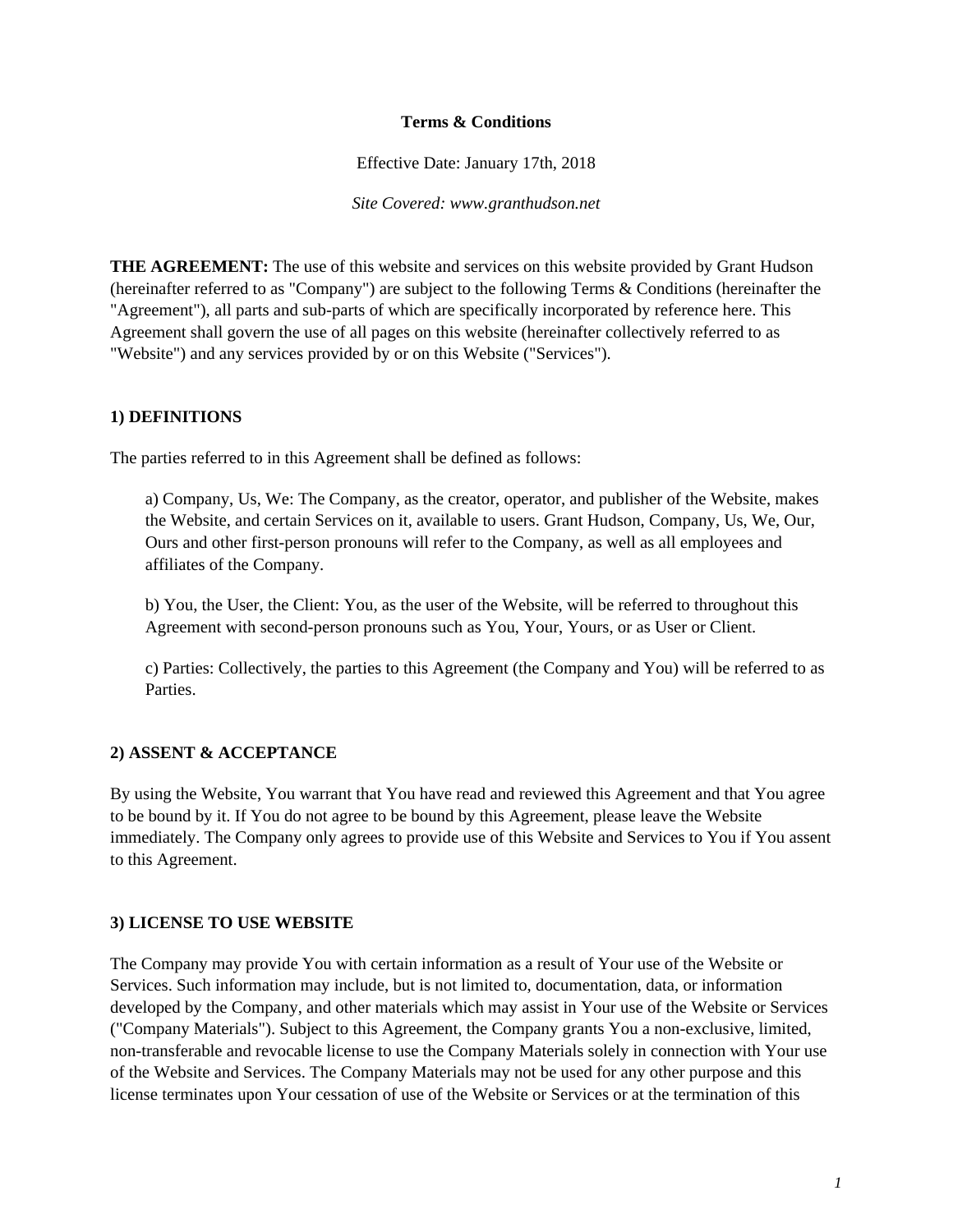Agreement.

# **4) INTELLECTUAL PROPERTY**

You agree that the Website and all Services provided by the Company are the property of the Company, including all copyrights, trademarks, trade secrets, patents and other intellectual property ("Company IP"). You agree that the Company owns all right, title and interest in and to the Company IP and that You will not use the Company IP for any unlawful or infringing purpose. You agree not to reproduce or distribute the Company IP in any way, including electronically or via registration of any new trademarks, trade names, service marks or Uniform Resource Locators (URLs), without express written permission from the Company.

## **5) ACCEPTABLE USE**

You agree not to use the Website or Services for any unlawful purpose or any purpose prohibited under this clause. You agree not to use the Website or Services in any way that could damage the Website, Services or general business of the Company.

a) You further agree not to use the Website or Services:

I) To harass, abuse, or threaten others or otherwise violate any person's legal rights;

II) To violate any intellectual property rights of the Company or any third party;

III) To upload or otherwise disseminate any computer viruses or other software that may damage the property of another;

IV) To perpetrate any fraud;

V) To engage in or create any unlawful gambling, sweepstakes, or pyramid scheme;

VI) To publish or distribute any obscene or defamatory material;

VII) To publish or distribute any material that incites violence, hate or discrimination towards any group;

VIII) To unlawfully gather information about others.

### **6) AFFILIATE MARKETING & ADVERTISING**

The Company, through the Website and Services, may engage in affiliate marketing whereby the Company receives a commission on or percentage of the sale of goods or services on or through the Website. The Company may also accept advertising and sponsorships from commercial businesses or receive other forms of advertising compensation. This disclosure is intended to comply with the US Federal Trade Commission Rules on marketing and advertising, as well as any other legal requirements which may apply.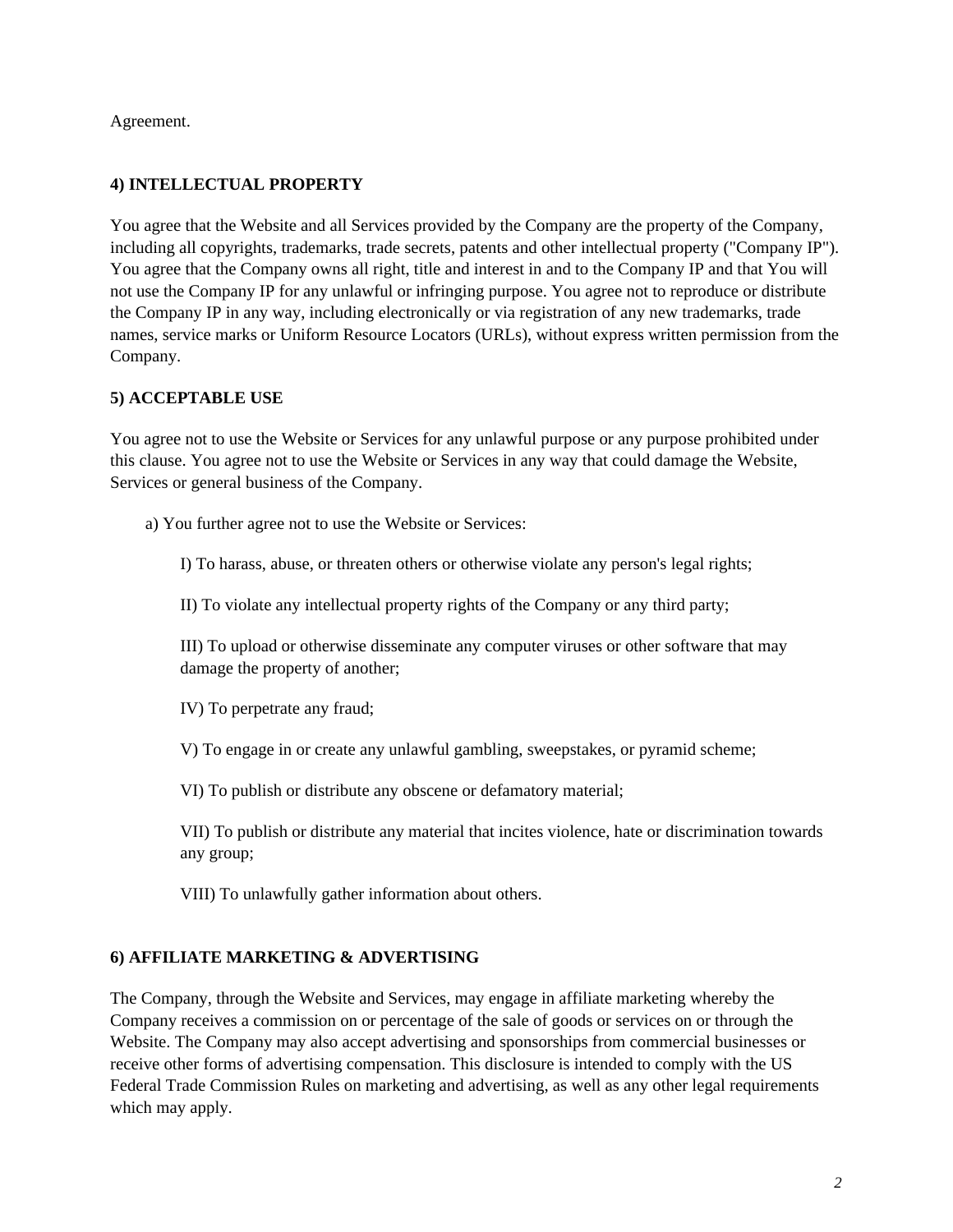#### **7) PRIVACY INFORMATION**

Through Your Use of the Website and Services, You may provide Us with certain information. By using the Website or the Services, You authorize the Company to use Your information in the United States and any other country where We may operate.

a) Information We May Collect or Receive: Depending on how You use Our Website or Services, We may receive information from external applications You use to access Our Website, or We may receive information through various web technologies, such as cookies, log files, clear gifs, web beacons or others.

b) How We Use Information: We use the information gathered from You to ensure Your continued good experience on Our website. We may also track certain of the passive information received to improve Our marketing and analytics, and for this, We may work with third-party providers, including other marketers.

c) How You Can Protect Your Information: If You would like to disable Our access to any passive information We receive from the use of various technologies, You may choose to disable cookies in Your web browser.

### **8) SALE OF GOODS/SERVICES**

The Company may sell goods or services or allow third parties to sell goods or services on the Website. The Company undertakes to be as accurate as possible with all information regarding the goods and services, including product descriptions and images. However, the Company does not guarantee the accuracy or reliability of any product information and You acknowledge and agree that You purchase such products at Your own risk.

### **9) SHIPPING/DELIVERY/RETURN POLICY**

You agree to ensure payment for any items You may purchase from Us and You acknowledge and affirm that prices are subject to change. We reserve the right to reject or cancel an order for any reason, including errors or omissions in the information You provide to Us. If We do so after payment has been processed, We will issue a refund to You in the amount of the purchase price. We also may request additional information from You prior to confirming a sale and We reserve the right to place any additional restrictions on the sale of any of Our products. For the sale of digital products, We will charge Your credit or debit card when the product is made available to You for digital use and/or download. For any questions, concerns, or disputes, You agree to contact Us in a timely manner at the following: grant@granthudson.net.

If You are unhappy with anything You have purchased on Our Website, You may do the following:

Customers can send an email to grant@granthudson.net for more information..

#### **10) REVERSE ENGINEERING & SECURITY**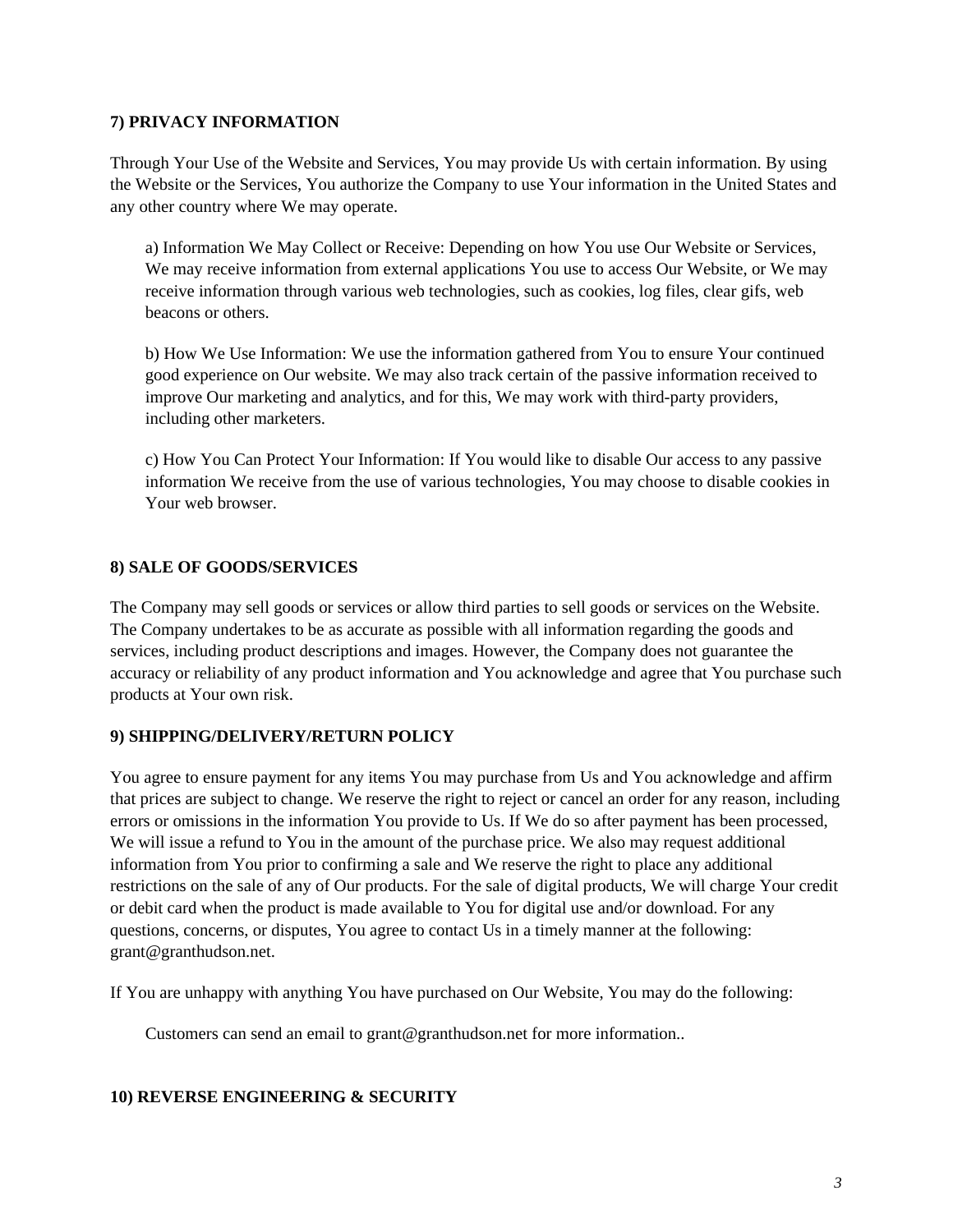You agree not to undertake any of the following actions:

a) Reverse engineer, or attempt to reverse engineer or disassemble any code or software from or on the Website or Services;

b) Violate the security of the Website or Services through any unauthorized access, circumvention of encryption or other security tools, data mining or interference to any host, user or network.

### **11) DATA LOSS**

The Company does not accept responsibility for the security of Your account or content. You agree that Your use of the Website or Services is at Your own risk.

### **12) INDEMNIFICATION**

You agree to defend and indemnify the Company and any of its affiliates (if applicable) and hold Us harmless against any and all legal claims and demands, including reasonable attorney's fees, which may arise from or relate to Your use or misuse of the Website or Services, Your breach of this Agreement, or Your conduct or actions. You agree that the Company shall be able to select its own legal counsel and may participate in its own defense, if the Company wishes.

### **13) SPAM POLICY**

You are strictly prohibited from using the Website or any of the Company's Services for illegal spam activities, including gathering email addresses and personal information from others or sending any mass commercial emails.

#### **14) THIRD-PARTY LINKS & CONTENT**

The Company may occasionally post links to third party websites or other services. You agree that the Company is not responsible or liable for any loss or damage caused as a result of Your use of any third party services linked to from Our Website.

#### **15) MODIFICATION & VARIATION**

The Company may, from time to time and at any time without notice to You, modify this Agreement. You agree that the Company has the right to modify this Agreement or revise anything contained herein. You further agree that all modifications to this Agreement are in full force and effect immediately upon posting on the Website and that modifications or variations will replace any prior version of this Agreement, unless prior versions are specifically referred to or incorporated into the latest modification or variation of this Agreement.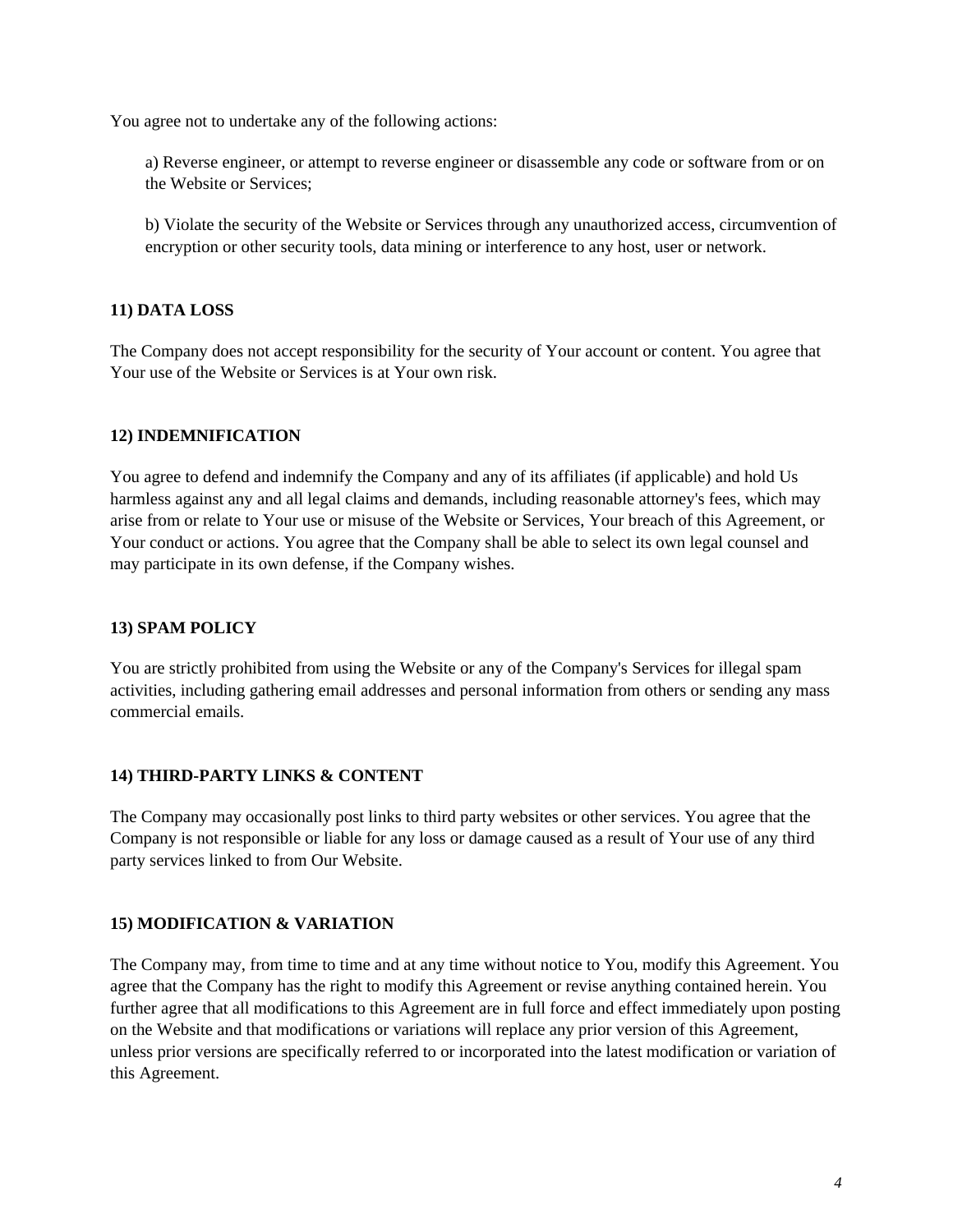a) To the extent any part or sub-part of this Agreement is held ineffective or invalid by any court of law, You agree that the prior, effective version of this Agreement shall be considered enforceable and valid to the fullest extent.

b) You agree to routinely monitor this Agreement and refer to the Effective Date posted at the top of this Agreement to note modifications or variations. You further agree to clear Your cache when doing so to avoid accessing a prior version of this Agreement. You agree that Your continued use of the Website after any modifications to this Agreement is a manifestation of Your continued assent to this Agreement.

c) In the event that You fail to monitor any modifications to or variations of this Agreement, You agree that such failure shall be considered an affirmative waiver of Your right to review the modified Agreement.

### **16) ENTIRE AGREEMENT**

This Agreement constitutes the entire understanding between the Parties with respect to any and all use of this Website. This Agreement supersedes and replaces all prior or contemporaneous agreements or understandings, written or oral, regarding the use of this Website.

## **17) SERVICE INTERRUPTIONS**

The Company may need to interrupt Your access to the Website to perform maintenance or emergency services on a scheduled or unscheduled basis. You agree that Your access to the Website may be affected by unanticipated or unscheduled downtime, for any reason, but that the Company shall have no liability for any damage or loss caused as a result of such downtime.

### **18) TERM, TERMINATION & SUSPENSION**

The Company may terminate this Agreement with You at any time for any reason, with or without cause. The Company specifically reserves the right to terminate this Agreement if You violate any of the terms outlined herein, including, but not limited to, violating the intellectual property rights of the Company or a third party, failing to comply with applicable laws or other legal obligations, and/or publishing or distributing illegal material. If You have registered for an account with Us, You may also terminate this Agreement at any time by contacting Us and requesting termination. At the termination of this Agreement, any provisions that would be expected to survive termination by their nature shall remain in full force and effect.

### **19) NO WARRANTIES**

You agree that Your use of the Website and Services is at Your sole and exclusive risk and that any Services provided by Us are on an "As Is" basis. The Company hereby expressly disclaims any and all express or implied warranties of any kind, including, but not limited to the implied warranty of fitness for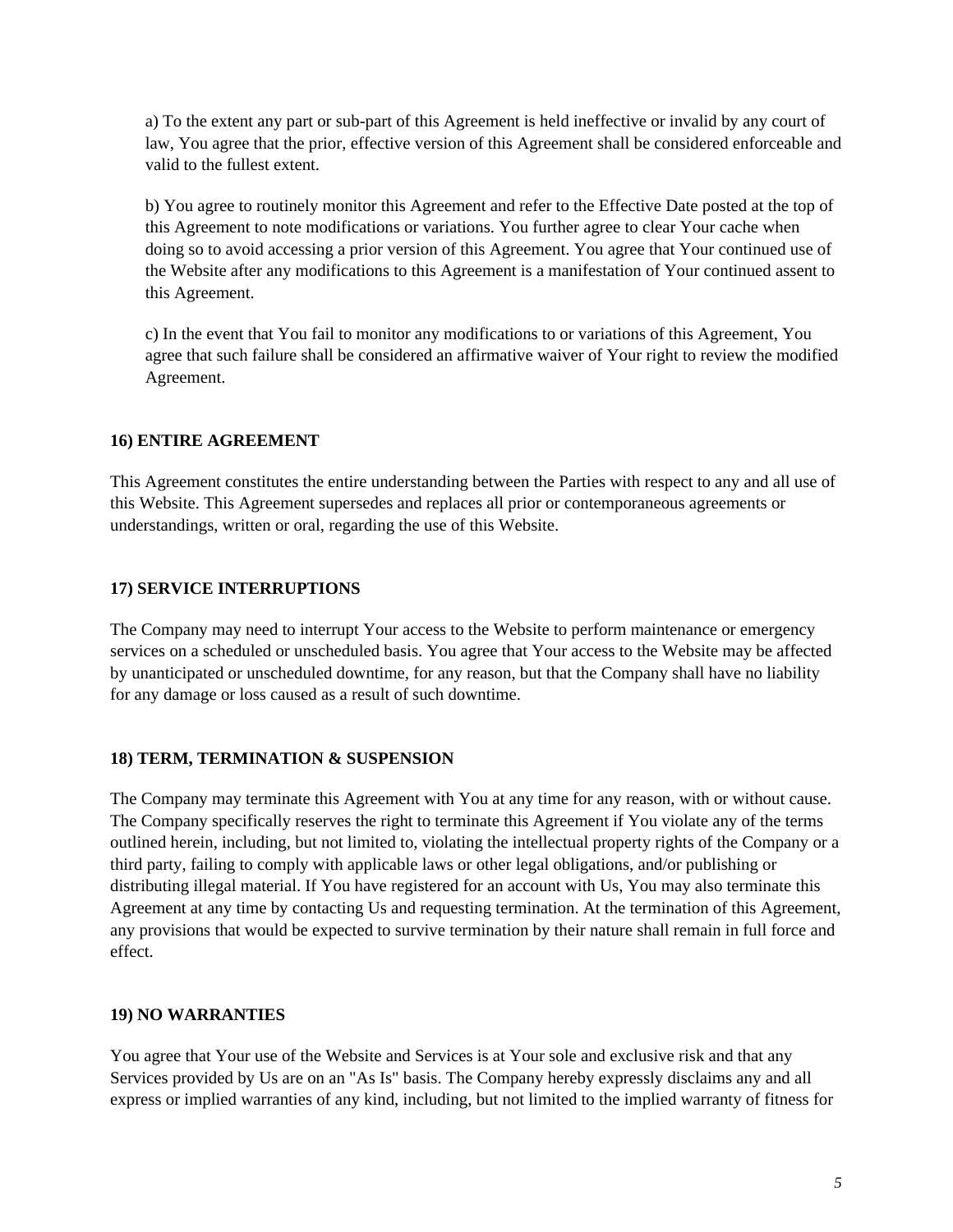a particular purpose and the implied warranty of merchantability. The Company makes no warranties that the Website or Services will meet Your needs or that the Website or Services will be uninterrupted, errorfree, or secure. The Company also makes no warranties as to the reliability or accuracy of any information on the Website or obtained through the Services. You agree that any damage that may occur to You, through Your computer system, or as a result of loss of Your data from Your use of the Website or Services is Your sole responsibility and that the Company is not liable for any such damage or loss.

#### **20) LIMITATION ON LIABILITY**

The Company is not liable for any damages that may occur to You as a result of Your use of the Website or Services, to the fullest extent permitted by law. The maximum liability of the Company arising from or relating to this Agreement is limited to the greater of one hundred (\$100) US Dollars or the amount You paid to the Company in the last six (6) months. This section applies to any and all claims by You, including, but not limited to, lost profits or revenues, consequential or punitive damages, negligence, strict liability, fraud, or torts of any kind.

#### **21) GENERAL PROVISIONS:**

**a) LANGUAGE:** All communications made or notices given pursuant to this Agreement shall be in the English language.

**b) JURISDICTION, VENUE & CHOICE OF LAW:** Through Your use of the Website or Services, You agree that the laws of the State of Louisiana shall govern any matter or dispute relating to or arising out of this Agreement, as well as any dispute of any kind that may arise between You and the Company, with the exception of its conflict of law provisions. In case any litigation specifically permitted under this Agreement is initiated, the Parties agree to submit to the personal jurisdiction of the state and federal courts of the following county: Orleans Parish, Louisiana. The Parties agree that this choice of law, venue, and jurisdiction provision is not permissive, but rather mandatory in nature. You hereby waive the right to any objection of venue, including assertion of the doctrine of forum non conveniens or similar doctrine.

**c) ARBITRATION:** In case of a dispute between the Parties relating to or arising out of this Agreement, the Parties shall first attempt to resolve the dispute personally and in good faith. If these personal resolution attempts fail, the Parties shall then submit the dispute to binding arbitration. The arbitration shall be conducted in the following county: Orleans Parish. The arbitration shall be conducted by a single arbitrator and such arbitrator shall have no authority to add Parties, vary the provisions of this Agreement, award punitive damages, or certify a class. The arbitrator shall be bound by applicable and governing Federal law as well as the law of the following state: Louisiana. Each Party shall pay their own costs and fees. Claims necessitating arbitration under this section include, but are not limited to: contract claims, tort claims, claims based on Federal and state law, and claims based on local laws, ordinances, statutes or regulations. *Intellectual property claims by the Company will not be subject to arbitration and may, as an exception to this sub-part, be litigated.* The Parties, in agreement with this sub-part of this Agreement, waive any rights they may have to a jury trial in regard to arbitral claims.